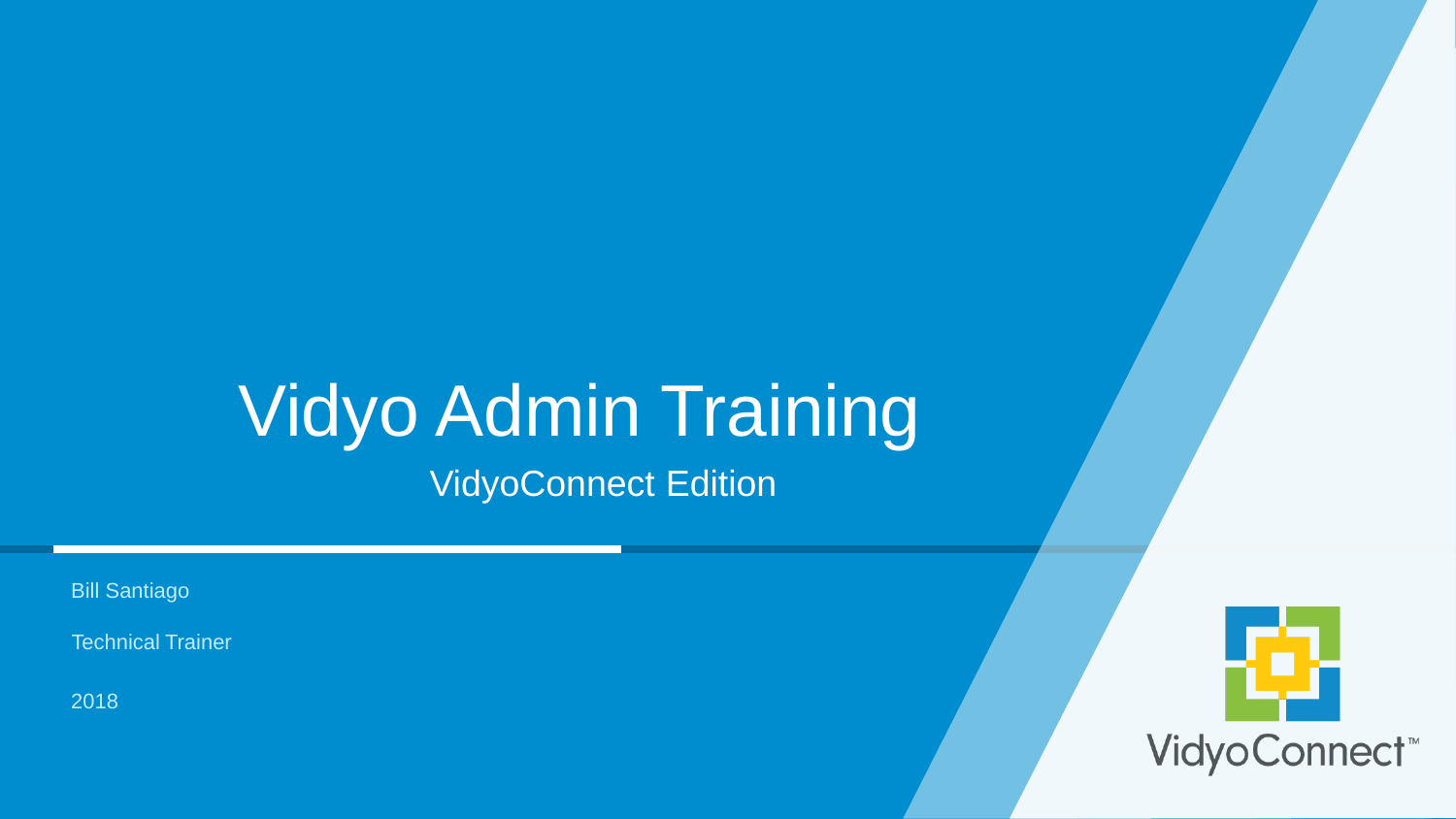#### **Objectives**

- Describe the role of a Vidyo Admin
- Access the Vidyo Admin user interface (UI)
- Review the Vidyo Admin UI features and functionality
- Perform common administrative tasks within the Vidyo Admin UI



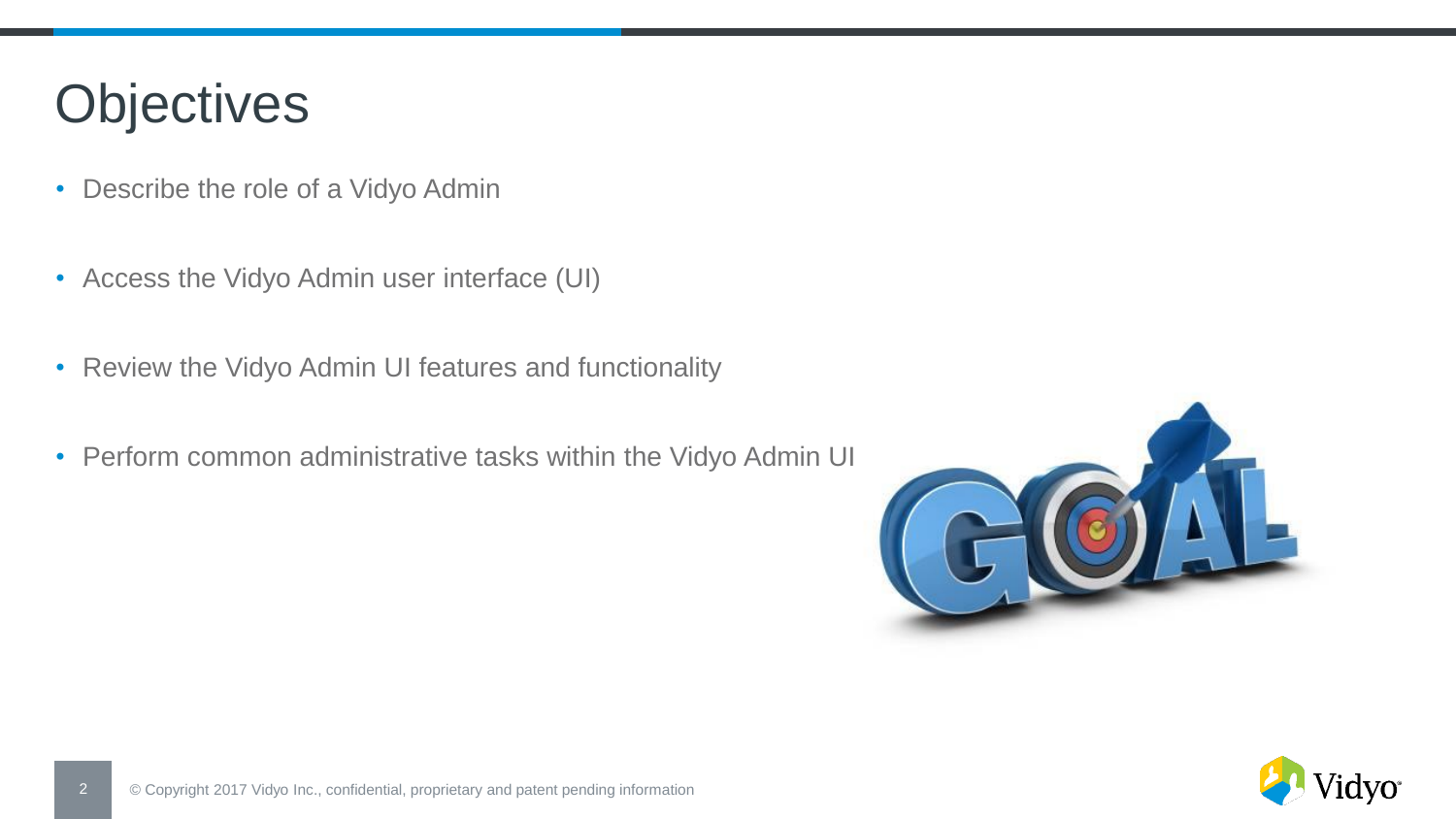#### Vidyo Admin

- The Vidyo 'Admin' is a Vidyo account type
- Conducts administrative tasks with an Internet browser via the Vidyo Admin user interface (UI)
- To gain access to the Vidyo Admin UI, use the following URL scheme:
	- (Your portal address)/admin (e.g. http://company.vidyocloud.com/admin)

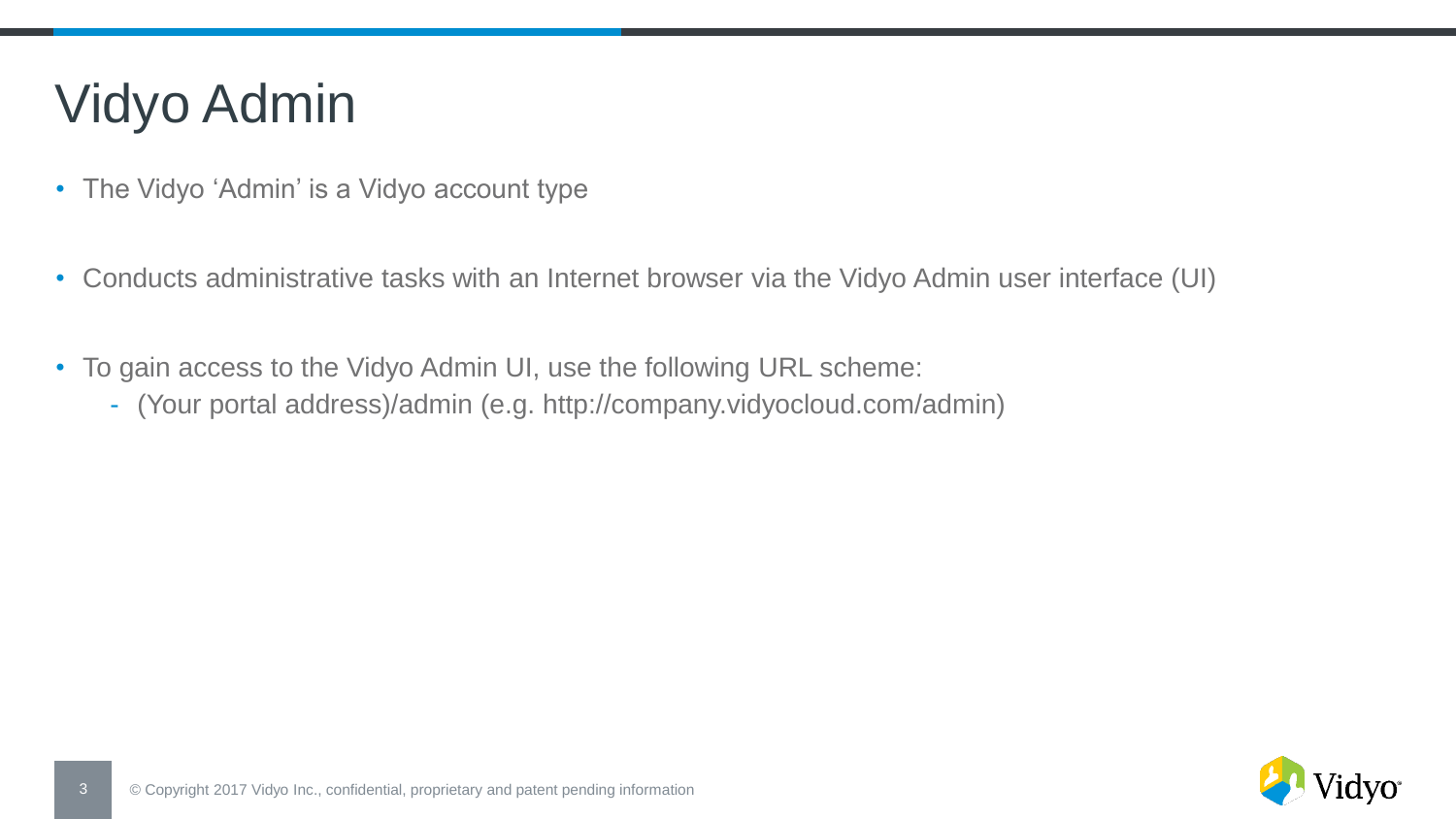#### Vidyo Admin UI Tasks

| <b>Commonly Performed</b>                                                                                                             | <b>Less Frequently Performed</b>                                                                                                                                                                                                                                                                                                   |
|---------------------------------------------------------------------------------------------------------------------------------------|------------------------------------------------------------------------------------------------------------------------------------------------------------------------------------------------------------------------------------------------------------------------------------------------------------------------------------|
| Add/remove user accounts<br><b>Control meetings</b><br>Upload endpoint software (VidyoDesktop, Vidyo Neo,<br>$\bullet$<br>VidyoRooms) | Manage VidyoRooms (e.g. adjust settings, update<br>firmware, etc.)<br><b>Add/remove/edit Groups</b><br>Set system language<br>Adjust guest settings<br>Customization<br>Select and configure authentication type<br>$\bullet$<br>Configure security settings<br>Adjust endpoint network settings<br><b>Adjust feature settings</b> |

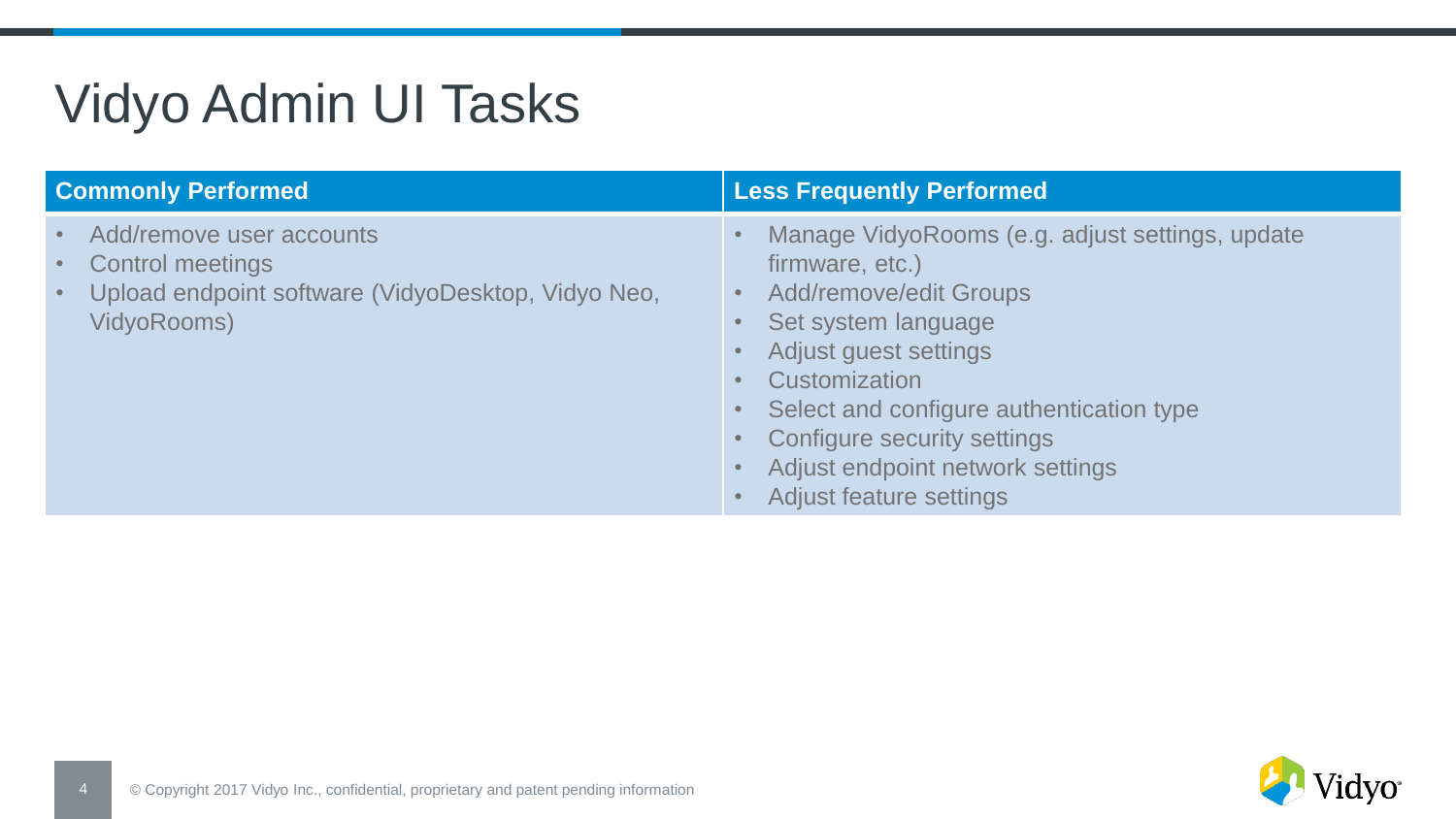

- **Normal (default)** to provide the user with the ability to join meetings, control their own meetings, and place direct calls. Normal users can also change their passwords, set their PIN codes, and invite guests, unless the administrator has disabled these capabilities
- **Admin** to provide the new user with administrative privileges and capabilities
- **Operator** to provide the user with the ability to manage users and meeting rooms. The operator has the same rights as the administrator except an operator cannot change any system settings nor manage groups
- **VidyoRoom** to create an account for a physical Vidyo endpoint appliance, a VidyoRoom has the same rights as a normal user.
- **Executive/VidyoRoom SE**  to create executive desktop users. Executive Desktop licenses are a feature of the standard VidyoLines licensing model; however, Executive Desktop licenses are purchased as separate licenses in your VidyoLines package. Each Executive Desktop has guaranteed system access. Therefore, if you purchase 100 VidyoLines and five Executive Desktops, then even when your system is at full capacity, your five users with Executive Desktop privileges can still join a conference.
- **VidyoPanorama** this account type is by customers who own and use the original VidyoPanorama system

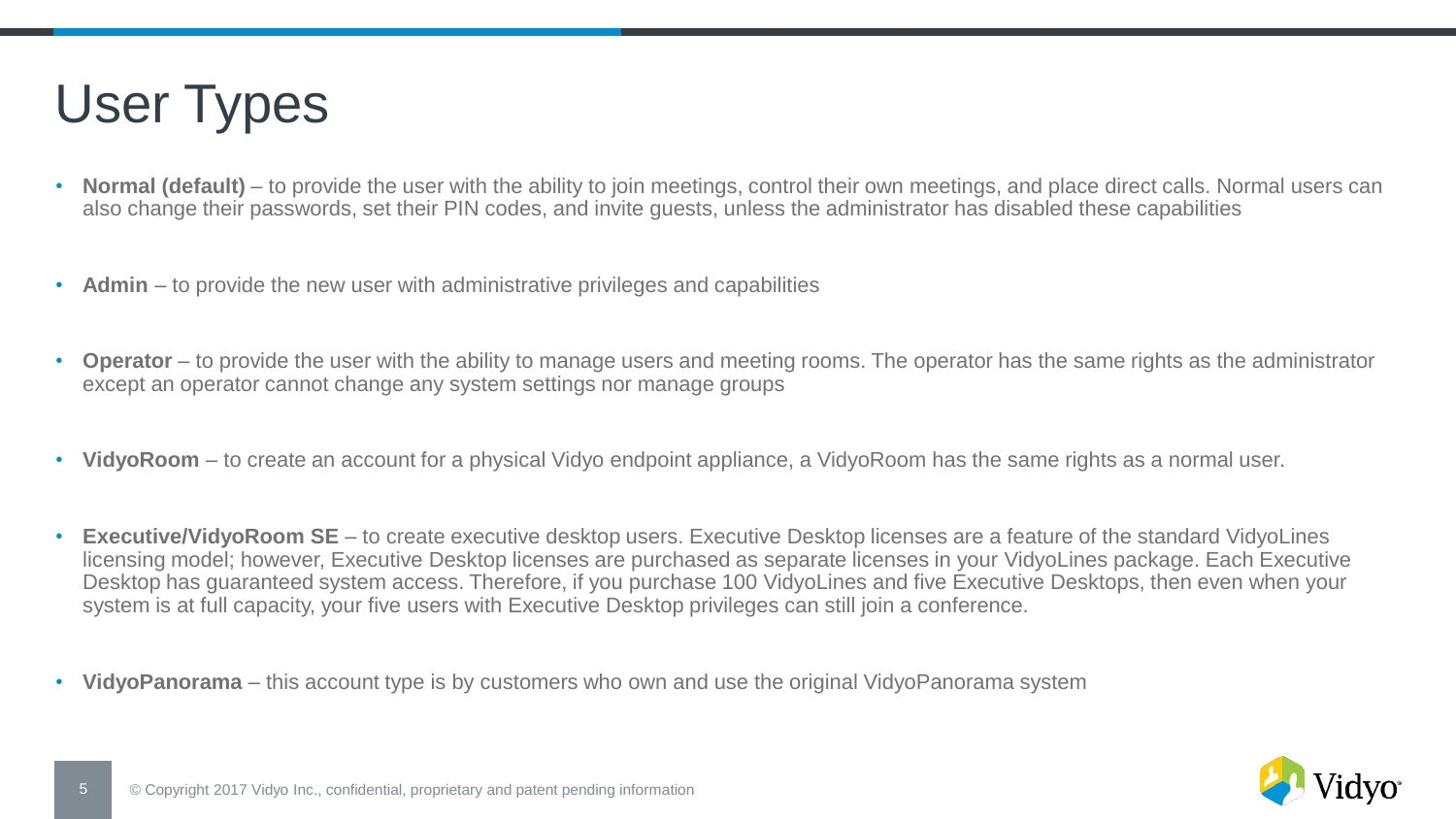#### Trainer Demo

During this demo, the trainer will demonstrate the following:

• Provide a tour of the functionality that is available in the Vidyo Admin interface



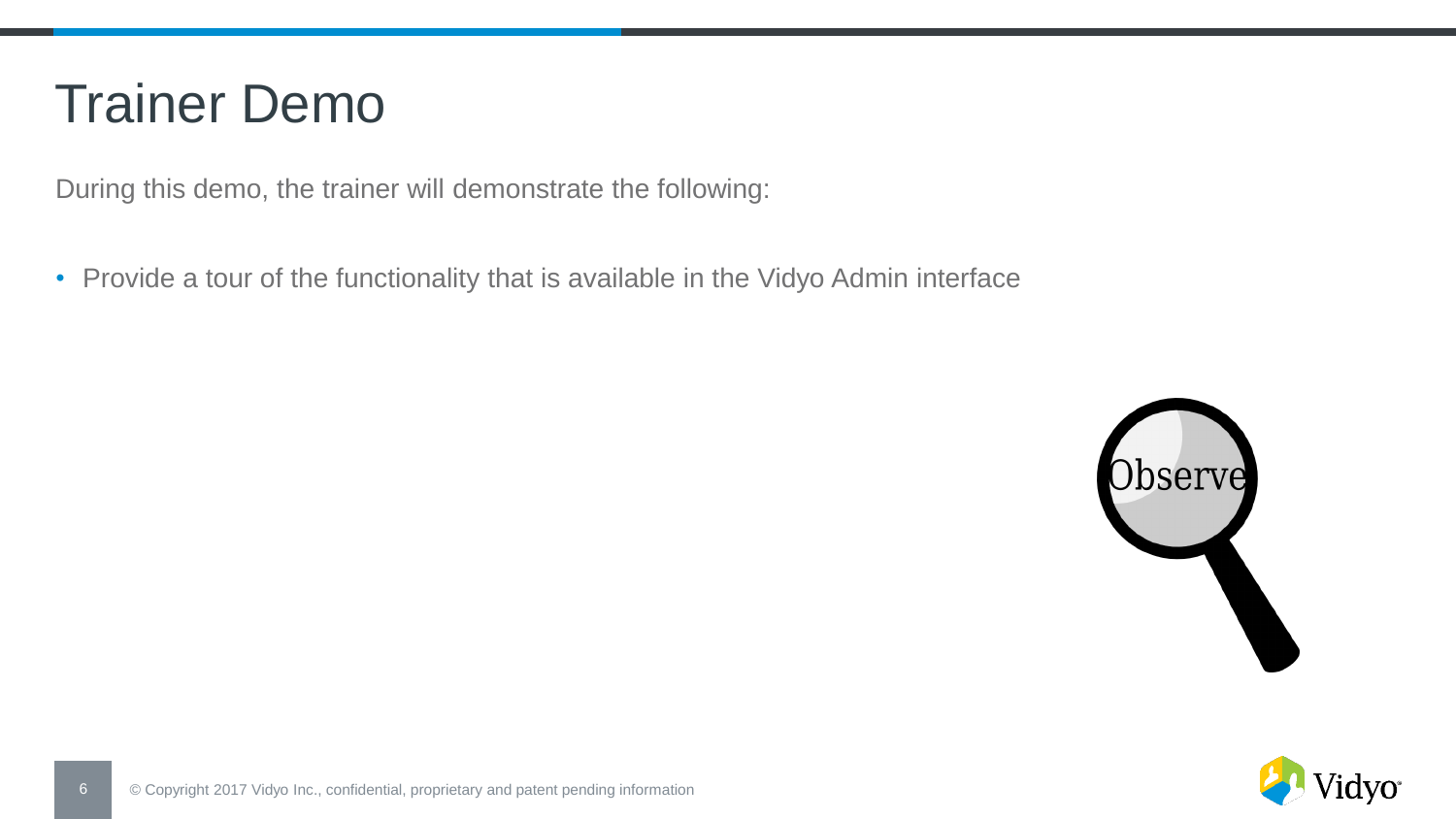#### Accessing and Logging Into the Vidyo Admin UI

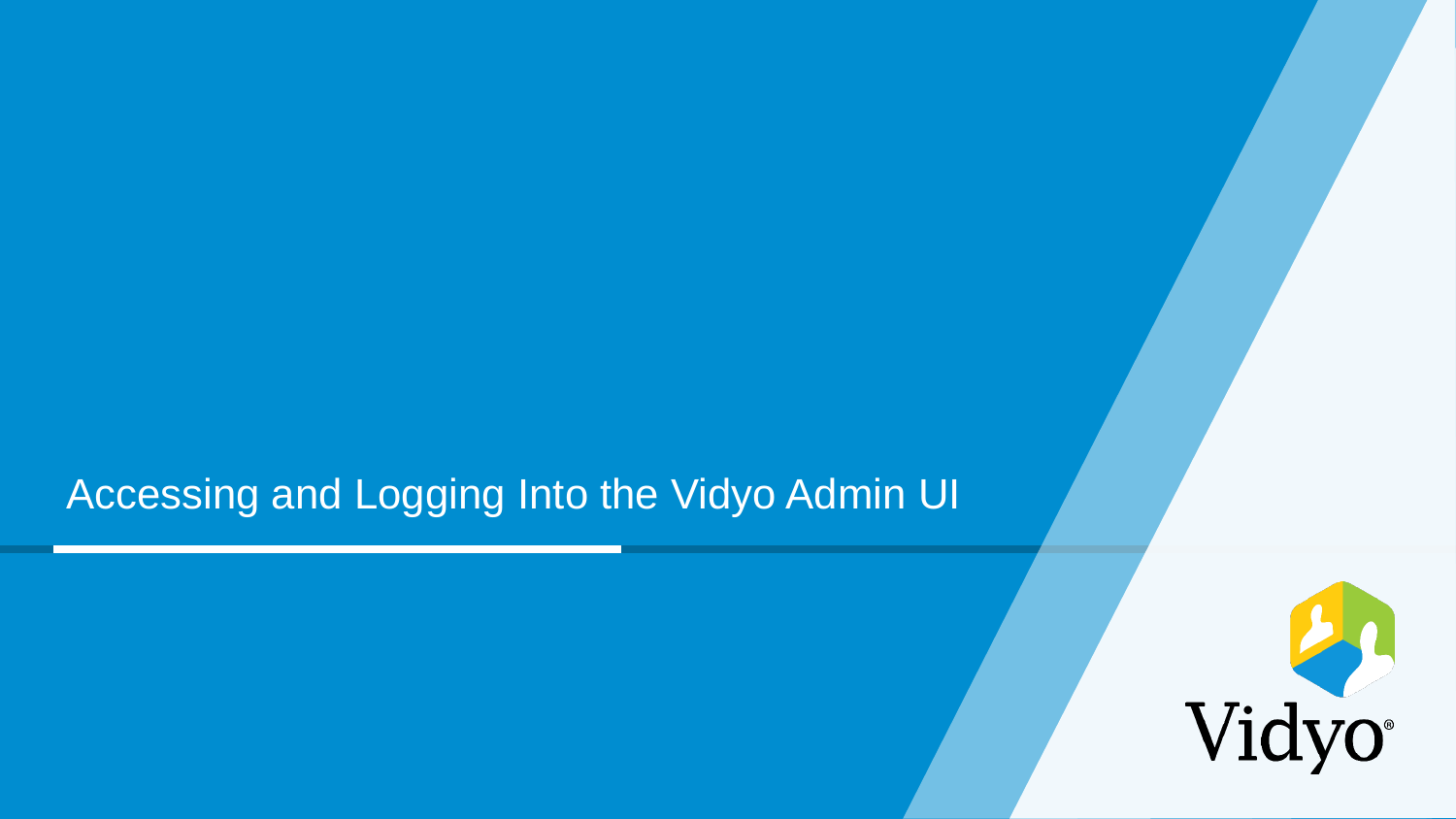#### Users Tab Tour

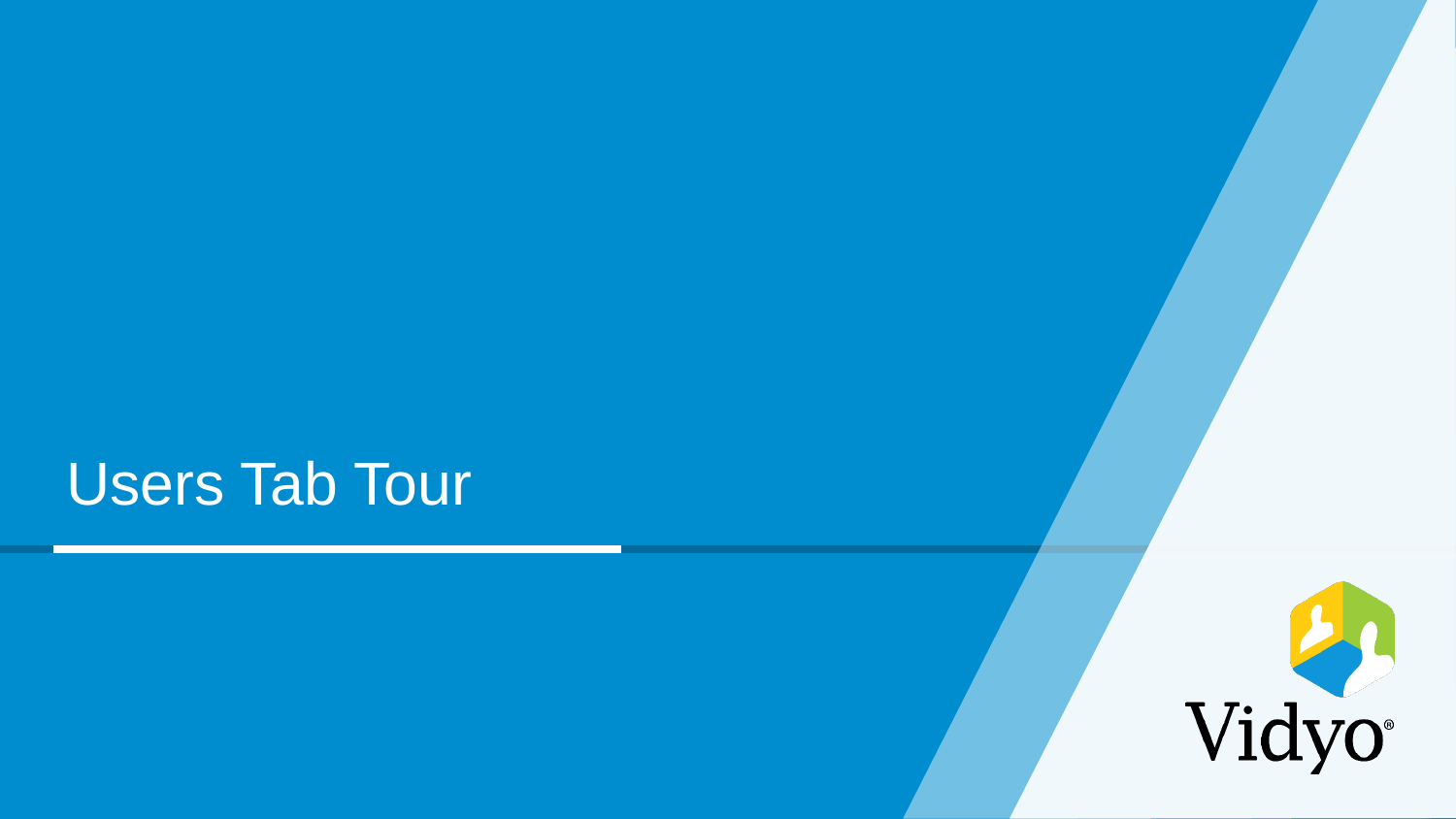## Meeting Rooms Tab Tour

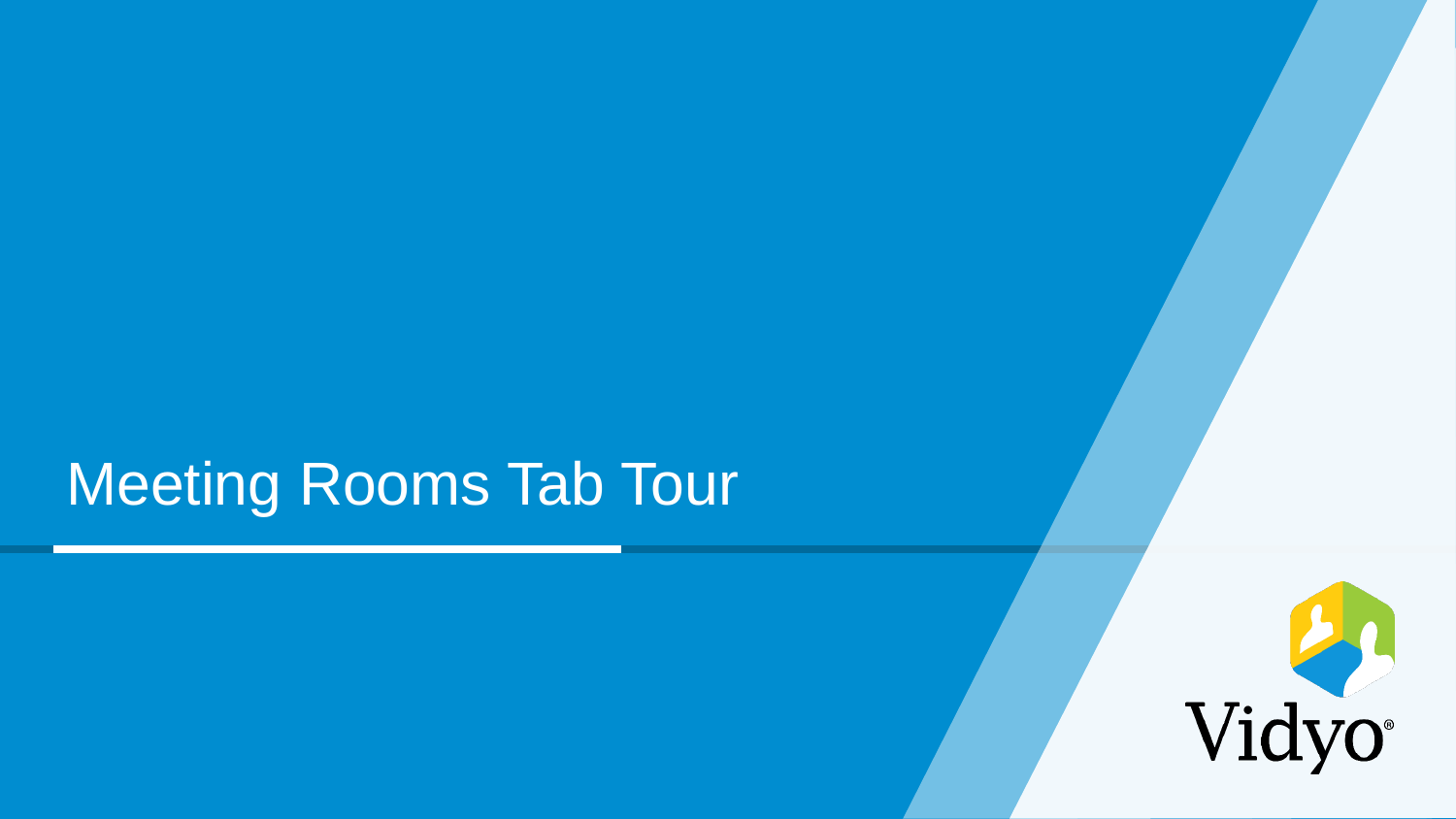### Calls Tab Tour

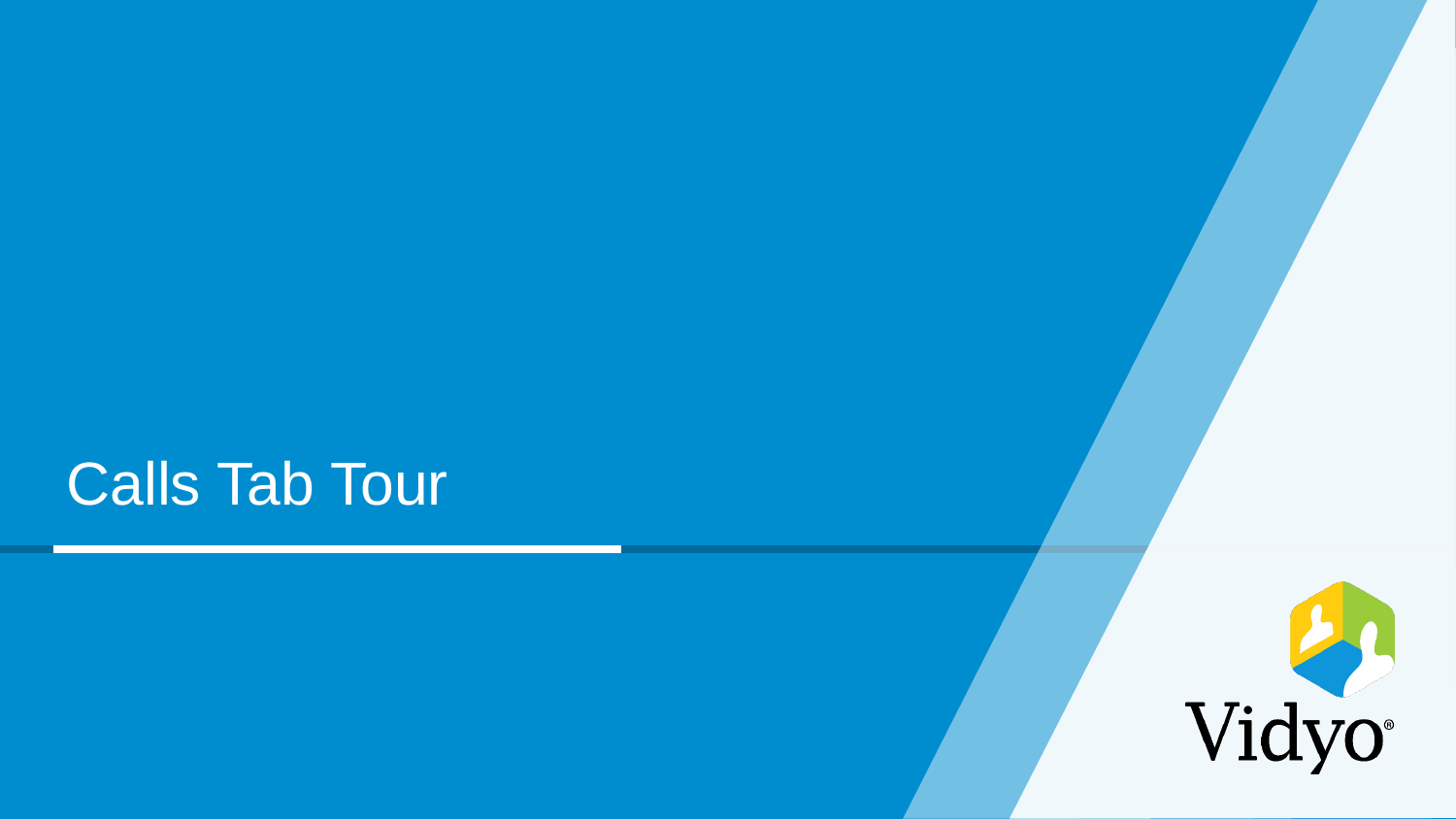## VidyoRooms Tab Tour

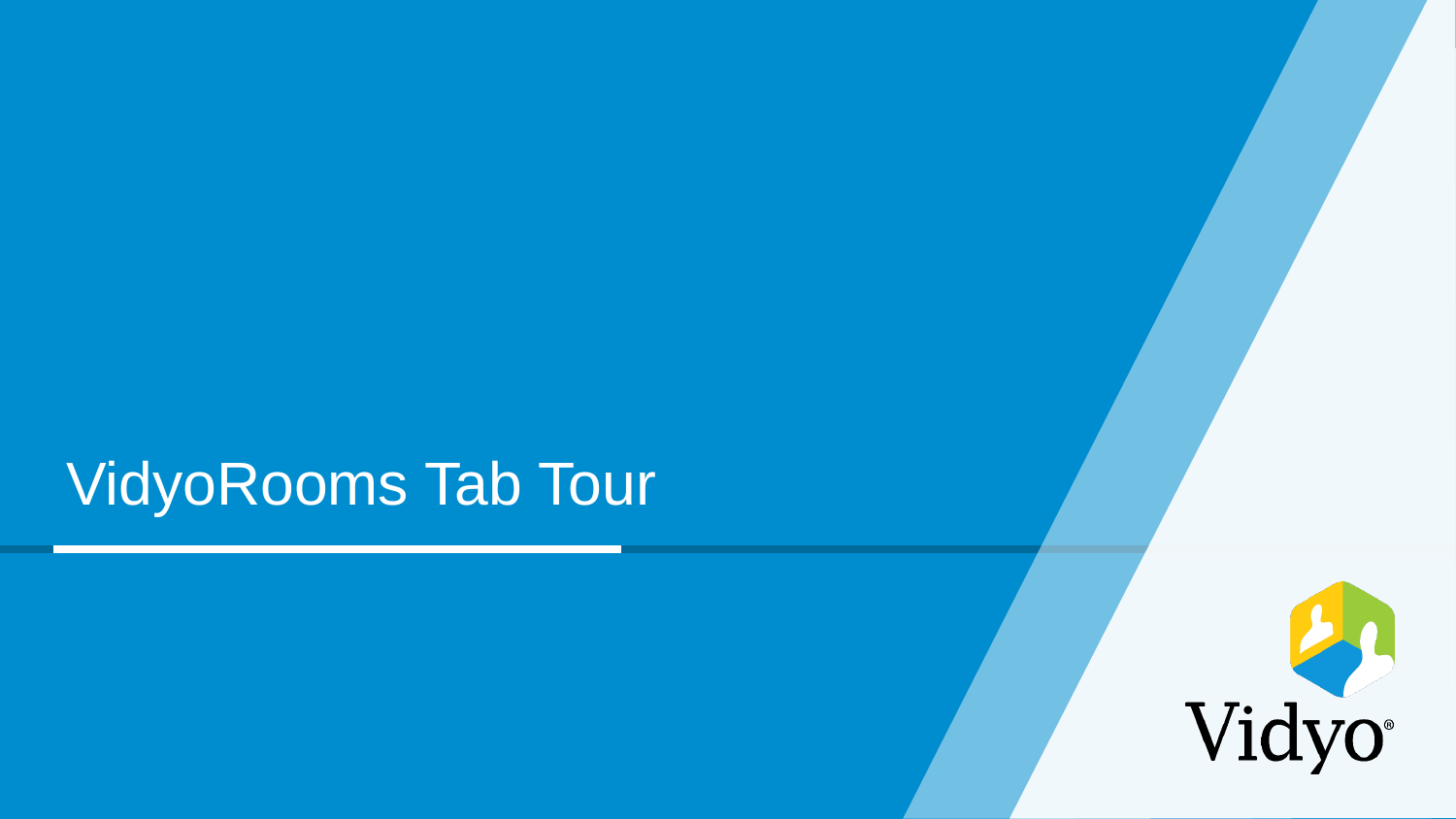## Groups Tab Tour

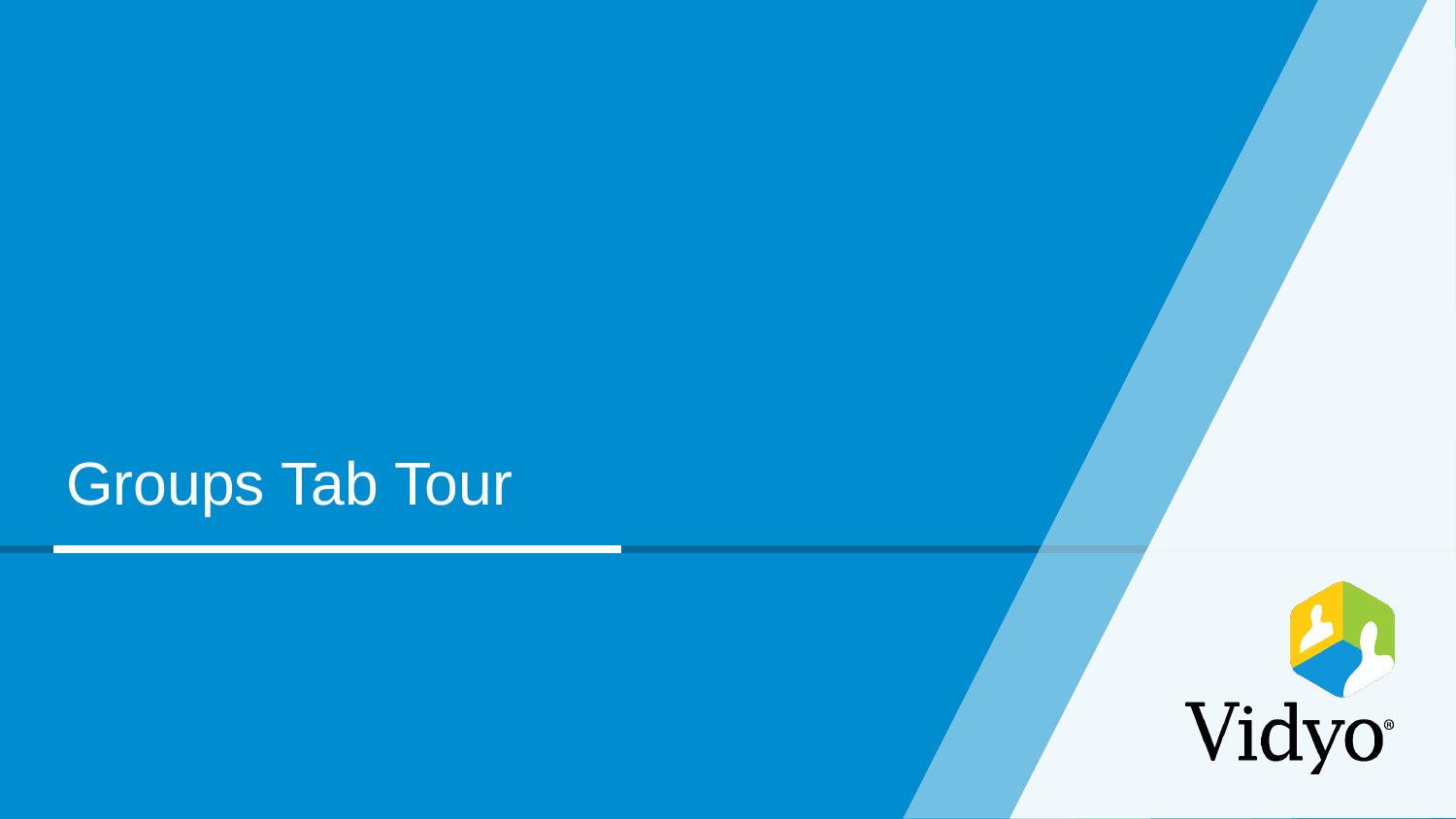# Settings Tab Tour

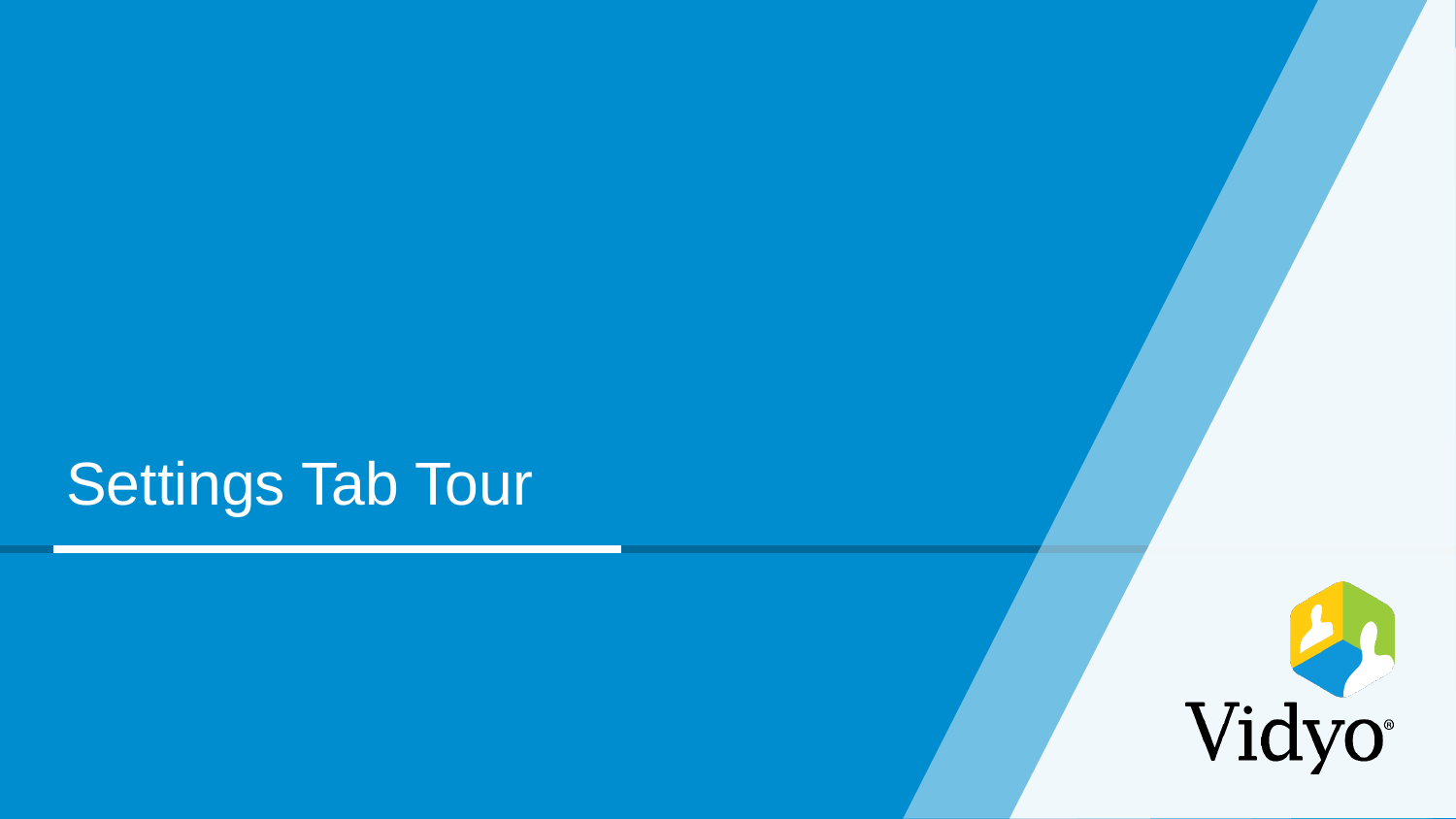#### Vidyo Support Engineer/Help Desk Troubleshooting - **Finish Line**

Congratulations! You should now be able to:

- Describe the role of the Vidyo administrator
- Access the VidyoPortal's admin UI
- Review the VidyoPortal's admin UI features and functionality
- Perform common administrative tasks